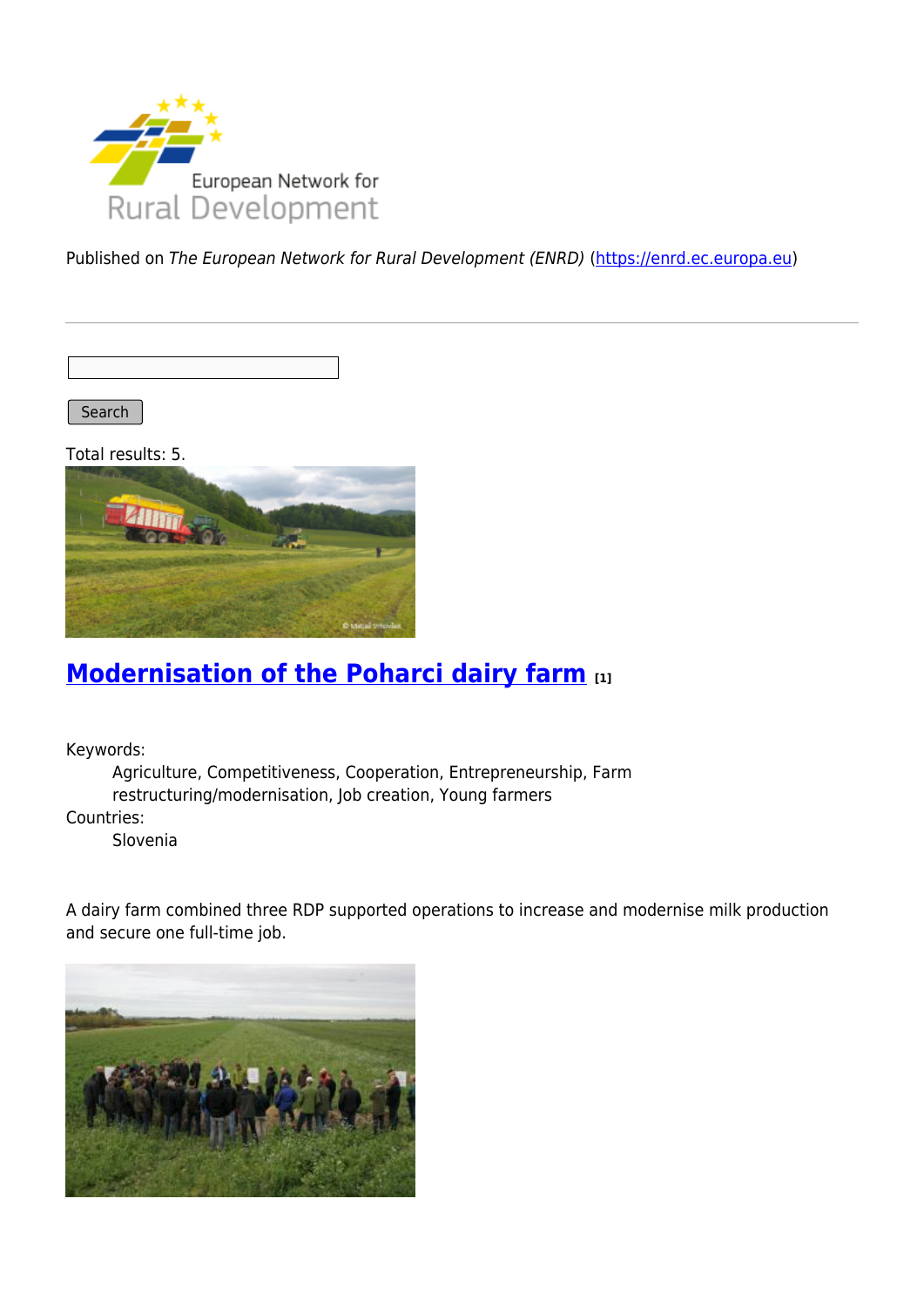# **[Optimising catch crops in arable farming in Austria](https://enrd.ec.europa.eu/projects-practice/optimising-catch-crops-arable-farming-austria_en) [2]**

Keywords:

Agriculture, Cooperation, Environmental sustainability, Soil management Countries:

Austria

Set up an operational group to test different practices for optimal catch crop management and assess their efficiency in reducing nitrogen and carbon emissions.



## **[Promoting generational renewal through the Czech National](https://enrd.ec.europa.eu/projects-practice/promoting-generational-renewal-through-czech-national-rural-network_en) [Rural Network](https://enrd.ec.europa.eu/projects-practice/promoting-generational-renewal-through-czech-national-rural-network_en) [3]**

Keywords:

Agriculture, Competitiveness, Information & promotion activities, Networking, Young farmers Countries:

Czech Republic

A series of seminars to create opportunities for formal and tacit knowledge transfer between experienced farmers and newcomers to agriculture.

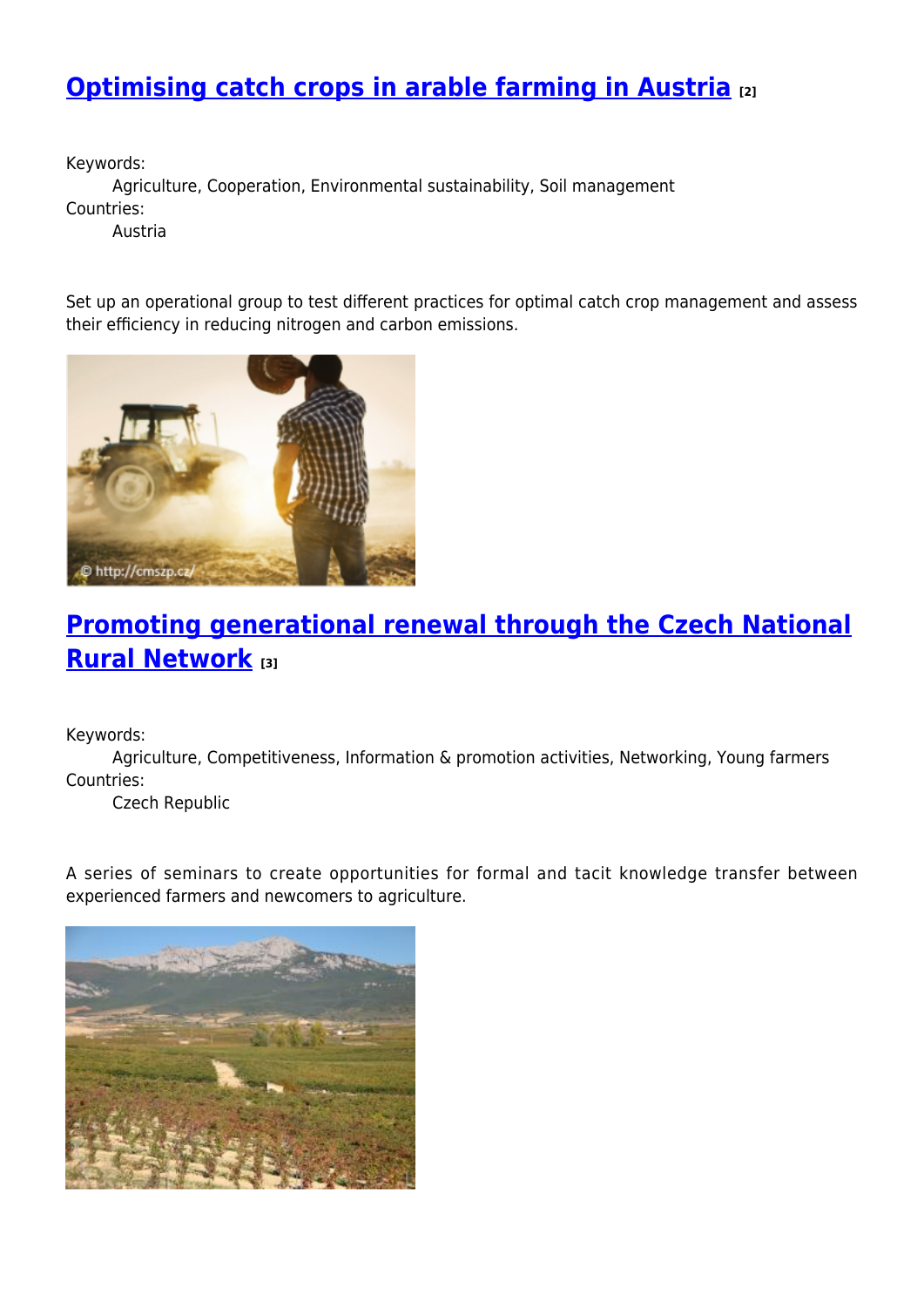### **[APPVID – Grapevine diseases management](https://enrd.ec.europa.eu/projects-practice/appvid-grapevine-diseases-management_en) [4]**

Keywords:

Agriculture, Cooperation, Information & Communications Technology (ICT), Innovation Countries:

**Spain** 

A collaborative system of precision viticulture enabling farmers to have online real time information about the health of the vineyards and make more targeted phytosanitary interventions.



## **[Fighting against soil erosion in Mayotte \(LESELAM\)](https://enrd.ec.europa.eu/projects-practice/fighting-against-soil-erosion-mayotte-leselam_en) [5]**

Keywords: Agriculture, Cooperation, Soil management Countries: France

A cooperation project brought together local farmers, inhabitants and public services managers to jointly define and promote soil preservation technics adapted to the local environment.

#### **Source URL:**

https://enrd.ec.europa.eu/projects-practice/\_en?project\_keywords\_filter=19753&amp%3Bamp%3Bproject\_country=All &amp%3Bamp%3Bfield\_enrd\_prj\_measure\_tid=All&amp%3Bamp%3Bfield\_enrd\_prj\_focus\_area\_tid=All&amp%3Bamp %3Bf%5B0%5D=im\_field\_enrd\_prj\_keywords%3A19741&amp%3Bf%5B0%5D=im\_field\_enrd\_prj\_keywords%3A20461& f%5B0%5D=sm\_enrd\_eu\_countries%3ASpain&f%5B1%5D=sm\_enrd\_eu\_countries%3AFrance&f%5B2%5D=im\_field\_en rd prj keywords%3A19733&f%5B3%5D=im field enrd prj keywords%3A19720&f%5B4%5D=im field enrd prj keywo rds%3A19746&f%5B5%5D=im\_field\_enrd\_prj\_keywords%3A20674&f%5B6%5D=sm\_enrd\_eu\_countries%3ACzech%20 Republic&f%5B7%5D=sm\_enrd\_eu\_countries%3ALatvia&f%5B8%5D=im\_field\_enrd\_prj\_focus\_area%3A17121&f%5B9 %5D=im\_field\_enrd\_prj\_measure%3A17107&f%5B10%5D=im\_field\_enrd\_prj\_focus\_area%3A17116&f%5B11%5D=im field\_enrd\_prj\_keywords%3A19742&f%5B12%5D=im\_field\_enrd\_prj\_focus\_area%3A17112&f%5B13%5D=im\_field\_enrd prj\_keywords%3A19763&f%5B14%5D=sm\_enrd\_eu\_countries%3ASlovenia&f%5B15%5D=im\_field\_enrd\_prj\_keywords %3A19721&f%5B16%5D=im\_field\_enrd\_prj\_keywords%3A20466&f%5B17%5D=im\_field\_enrd\_prj\_measure%3A17111 &f%5B18%5D=sm\_enrd\_eu\_countries%3AAustria